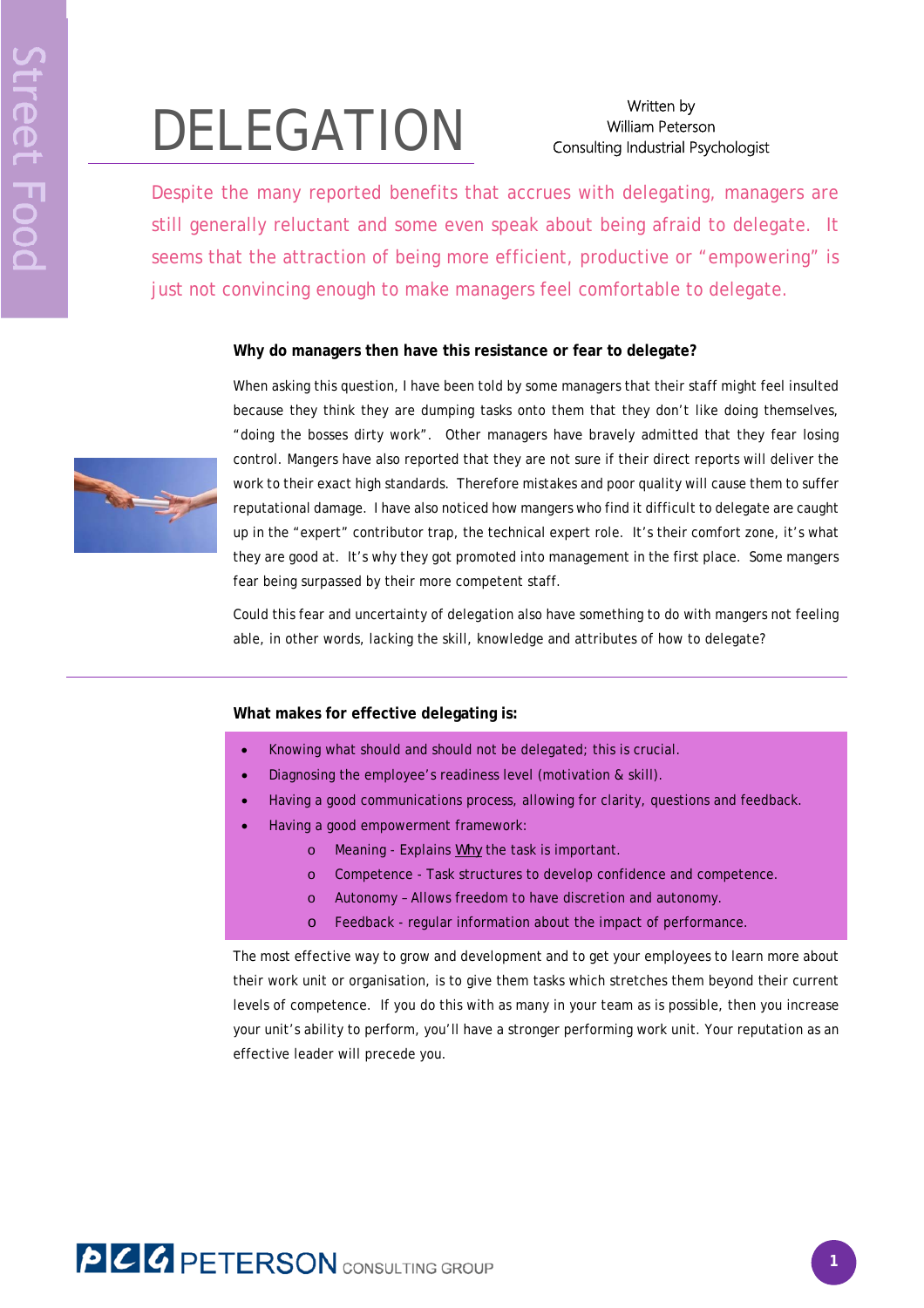#### **What about the issue of responsibility, authority and accountability?**

Ultimately you cannot delegate away your responsibility, you still remain responsible in the end. This fact should not be an excuse however, for not delegating, it should serve as a motivation to delegate effectively. You must ensure that your staff knows that you do hold them responsible to deliver and achieve the milestones and objectives associated with the task you have delegated to them. You must also ensure that you give them the necessary amount of authority to deliver on the task. They will need this authority to marshal the resources and cooperation. They must know that you will hold them accountable to achieve the outcomes.

#### **Leave alone zap!**



When you have delegated, it is important to keep the appropriate distance as you regularly evaluate and monitor progress. Micro managing and policing will kill all natural creativity that staff may have to bring. Think of yourself as a helicopter, as you, from a safe distance hover above and maintain a clear view of the process. There should be enough distance to ensure the staff has the appropriate levels of autonomy to be creative and bring their own uniqueness to bear.

The leave alone zap implies, walking away after delegating and only ever appearing when things are going wrong to reprimand and warn.

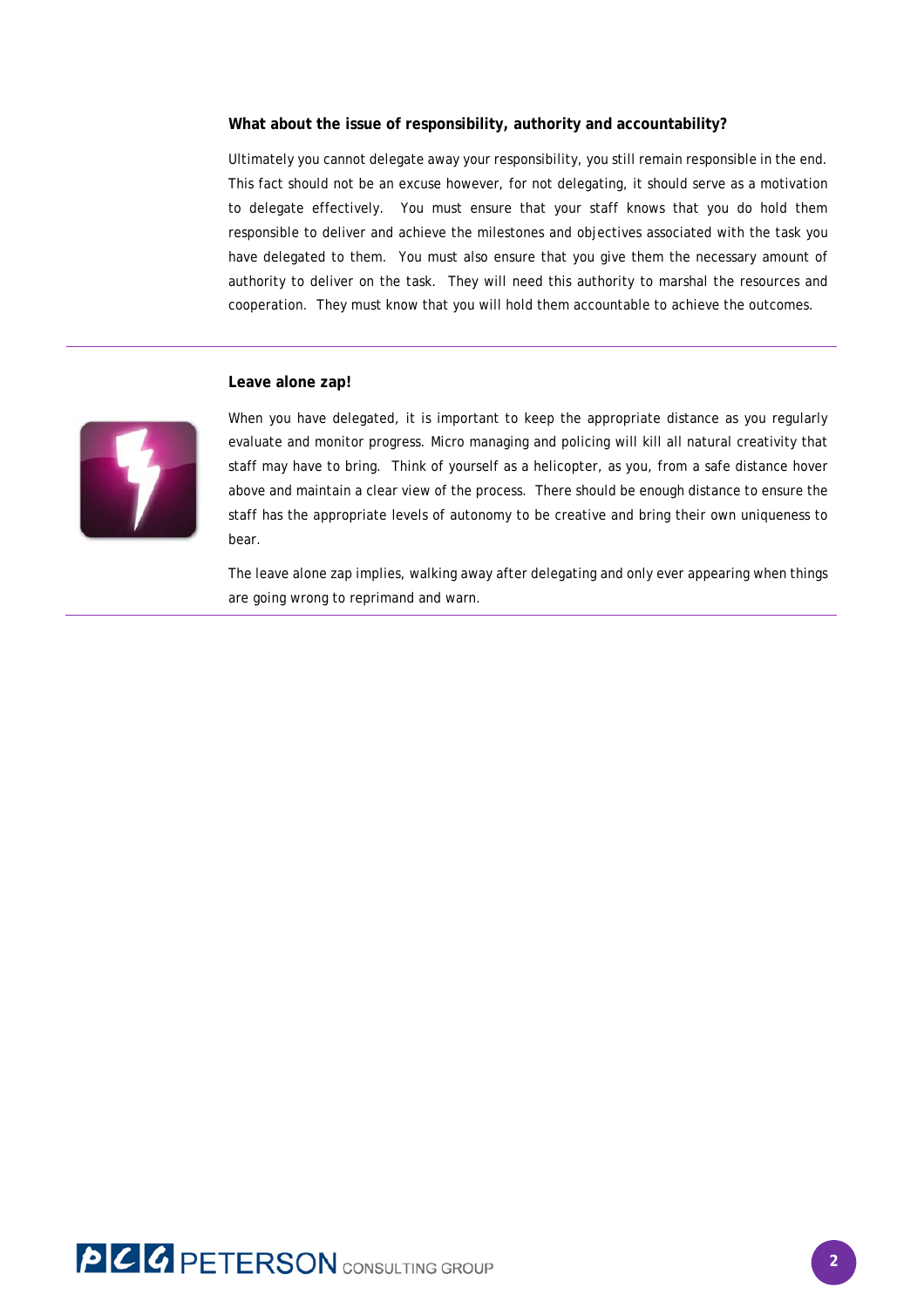# Steps to effective delegation

# *Be clear and specific about what you want done and Why you have chosen the individual for the assignment.*

- $\Box$  Have I pitched the assignment at the appropriate level of difficulty and challenge?
- $\Box$  Has the employee sufficient time to do the assignment?
- $\Box$  Have I given the employee the right amount of authority to carry out the task?
- $\Box$  How will I explain my expectations for this assignment?
- $\Box$  How will I task structure this assignment?
- $\Box$  What level of priority will I give this assignment?
- $\Box$  What will I say to explain why this assignment is important and where it fits into the overall work of the department?
- $\Box$  What must I write down, so that I don't forget anything during my discussion?

### *Discuss the task and match expectations.*

- $\Box$  Am I sure the employee clearly understands what I expect from them?
- $\Box$  Can the employee reflect back to me what is expected to established shared understanding?
- $\square$  Does the employee understand where the task fits into the unit or organisational goals?
- $\Box$  Does the employee know where to find resources and help when they feel stuck?
- $\Box$  Are timelines, milestones, deadlines clearly understood?
- $\Box$  Is the employee clear about how I will monitor and supervise their progress?

#### *Allow space and freedom for employee to do it their way.*

- $\Box$  Do I know how the employee prefers to work?
- $\Box$  Do I know what the employee values?
- $\Box$  Do I know what motivates them?
- $\Box$  Have I given the employee appropriate amount of authority to execute the task?
- $\Box$  Am I approachable enough for the employee to raise any concerns with me?
- $\Box$  Does the employee feel trusted enough to use their discretion and bring their approach to bear on the task?

### *Monitor progress, keep appropriate distance and don't be too quick to rescue.*

- $\Box$  Have I communicated what I will be holding the employee responsible for?
- $\Box$  Have I checked to ensure that the employee is comfortable to speak with me about anything that may come up during the task?
- $\Box$  Have I shared with the employee my own stories of fears and failures when doing my first assignment to relax them and humanise the relationship?
- I must check myself, not to jump in and rescue at the first sign of problems and challenges.
- $\Box$  Did I sufficiently and sincerely express my confidence in the employee's ability?
- $\Box$  Am I giving praise and recognition as the employee wins small victories?
- $\Box$  Am I giving well timed and balanced feedback to course correct the employee's approach, behaviour or attitude when it's appropriate?



# **PCC PETERSON** CONSULTING GROUP